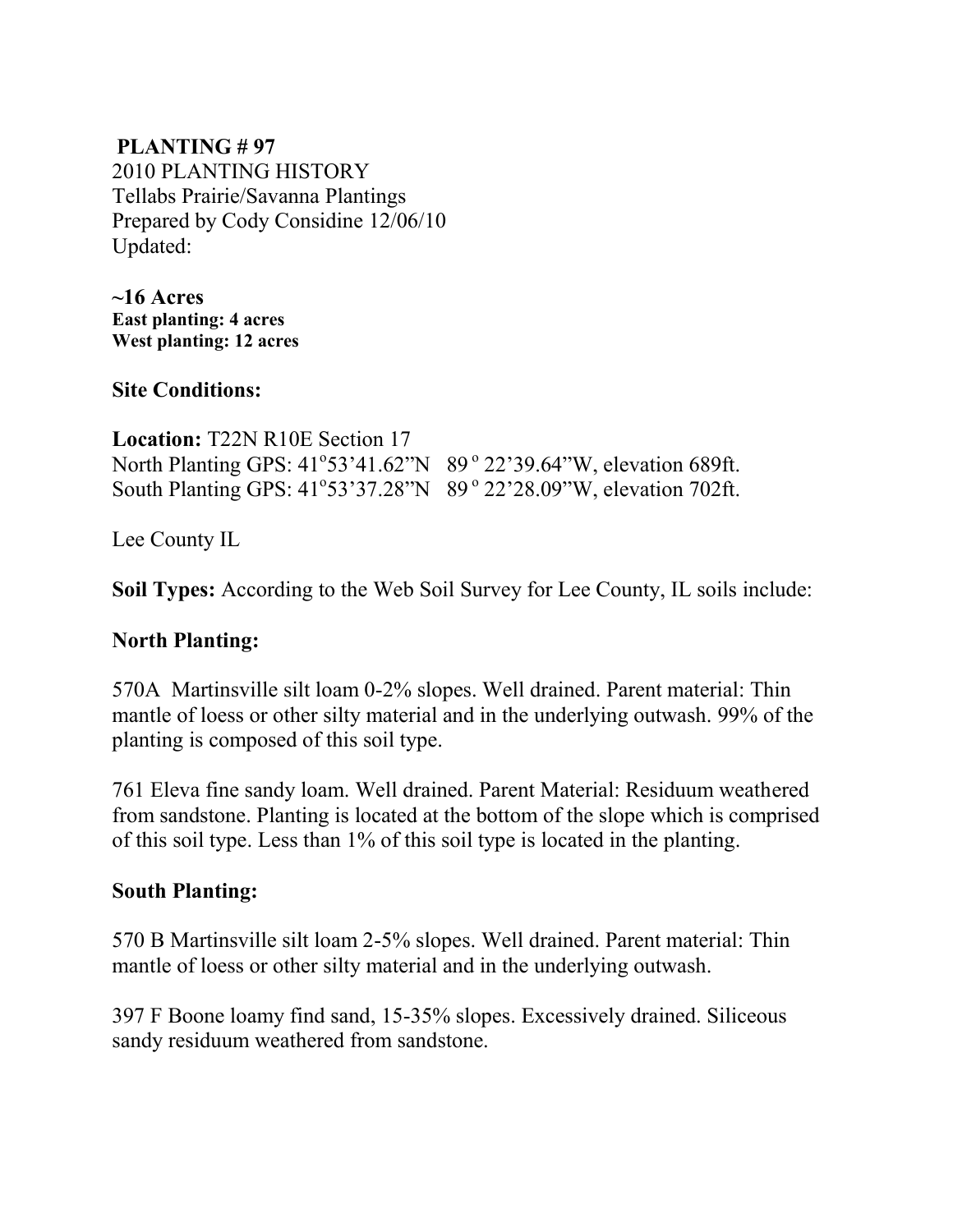\*All of the soils have been under intensive agriculture. Above are basic descriptions, a complete soil test is needed to determine specific soil characteristics. For more additional information see Soil Web Survey website: http://websoilsurvey.nrcs.usda.gov/app/

## **Topography:**

The Tellabs Prairie plantings are relatively flat with very slight topographic variances.

## **Agricultural History:**

The planting site has been intensively row cropped for many decades. Corn and soy bean the main crop. No drainage tiles exist in the planting. The two plantings were hay fields for five years from 2000-2005. The hay fields were converted back to round up ready corn in 2006 for the preparation of turning them back into prairie/savanna habitat.

#### **Site Preparations:**

Corn harvested in early October.

1. Burned corn stubble, which burned very well.

2. Harrowed unit (Jeff Benninghoven) same day as planting. Cold, but soil was not frozen. Harrow did a nice job at "opening the soil".

3. Planted using two drop seeders on the north planting and three drop seeders on the south planting.

## **Seed Planting:**

The planting was planted with one mix calculated by Cody with advice from Swink and Wilhelm *Plants of the Chicago Region* and Jay Stacey and Bill Kleiman.

Weather conditions:

Day 1 Drop seeders: partially cloudy; rain at 3:30PM. After we finished seeding, the rain came which made it possible for the seeds to stick to the ground. Day 2 Hand "step in": hand planted acorns, hickory nuts, hazelnuts, American plum and violet mix in light flurries. High near 28F. Flurries started around 9:30AM and continued into the night. No snow actually stuck, but the dropping temperatures caused the ground to freeze.

Day 3 Hand "step in": "step in" buckets with butterfly milkweed and rough lettuce was planted during light flurries.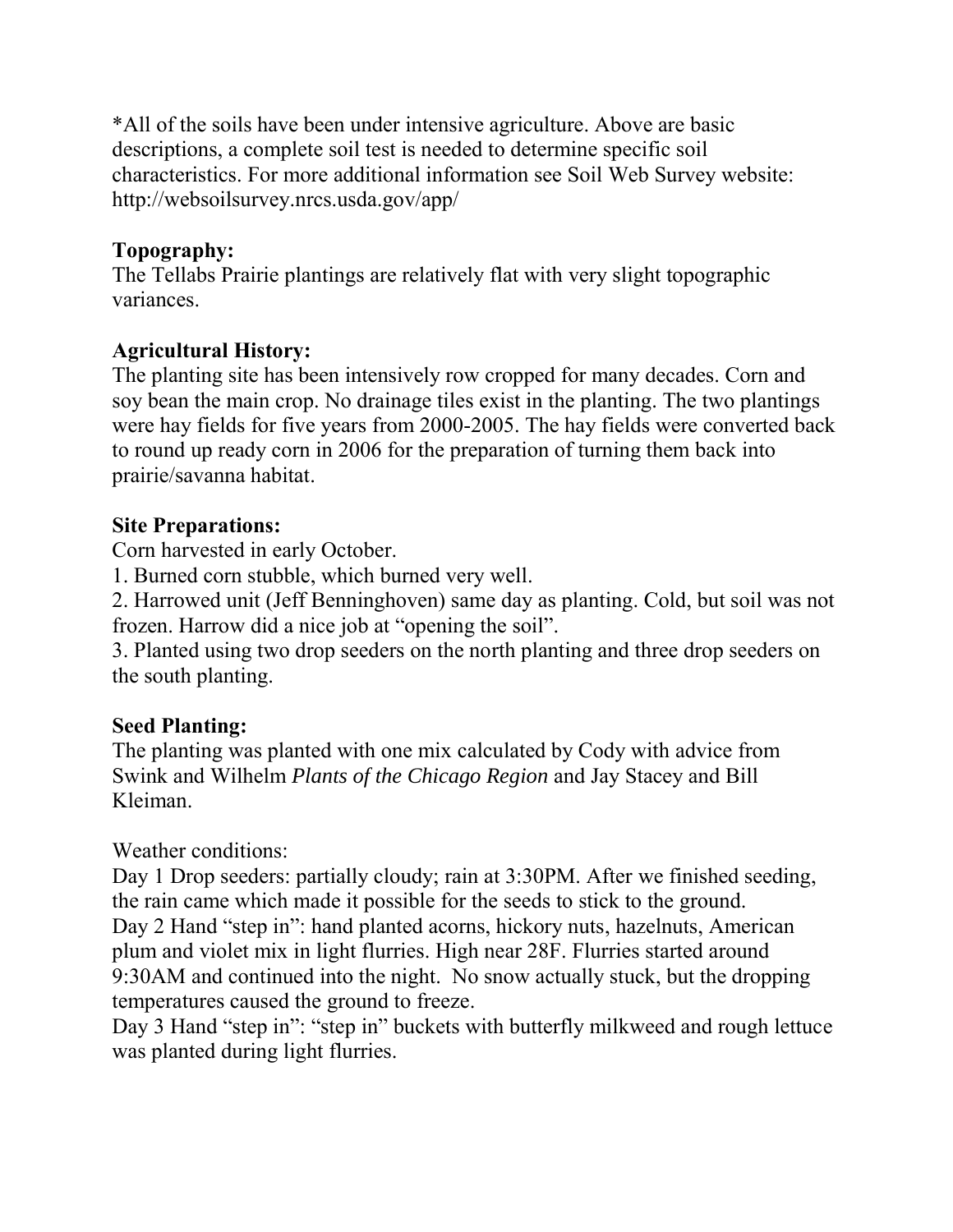**Planting Rate (lbs/acre): 50lbs/acre** See seed list for specific rates of species planted.

#### **16 acres planted November 29, 2010** –*prepared by Kimberly Schmidt*

#### **DAY ONE:**

The north planting was 4 acres and was bordered almost exclusively on all sides by the oak woodland. Heather Baker and Kimberly Schmidt planted the north planting with the 10-foot and 12-foot antique seed spreaders, pulled by the Green Truck and Little Red. Two hundred pounds of seeds were allocated for the first planting.

We matched the 10-foot and 12-foot spreaders to the same seed rate and did both passes on "full" (all the way open).

Using the rows of corn stubble as their guide and communicating with hand held two-way radios, Heather and Kim made 2 complete passes. For the first pass, the protocol Heather and Kim employed planting in concentric circles, where there was a leader truck followed on the inside by a second truck. At each corner, the two trucks completed the turn and then the inside truck's back right seeder tire was marked with an orange cone. On the next circle, the lead truck would take the turn so that the outside left tire of the seed spreader "hit" the cone to ensure even coverage. The inner truck again marked the inside back right wheel of the seed spreader with an orange cone. This continued until the planting was covered.

On the second pass, Heather and Kim drove lengthwise down the field in a gridlike fashion rather than concentric circles. Initially they had the impression that the seed would be more evenly distributed since they would have driven a different route, but this is probably not the case. They would not recommend driving in grids in the future because as you approach the other end of the field, you need to allow a greater turning radius to align yourself with the other vehicle which changes how equally you are spreading seed. Seed is not likely spread to the end of each line because this technique requires you to turn earlier in the planting, or outside the planting's borders. This may waste seed by creating overseeded deposits in the arc where you would turn at the end of each line in the grid. The girls drove  $\sim$ 10mph.

The south planting is approximately 12 acres. The remaining 600 lbs was planted on the 12 acres. Cody Considine, Jeffrey Benninghoven and Trent DeBaere planted the area using the 10-foot and 12-foot antique gravity box seeders, pulled by the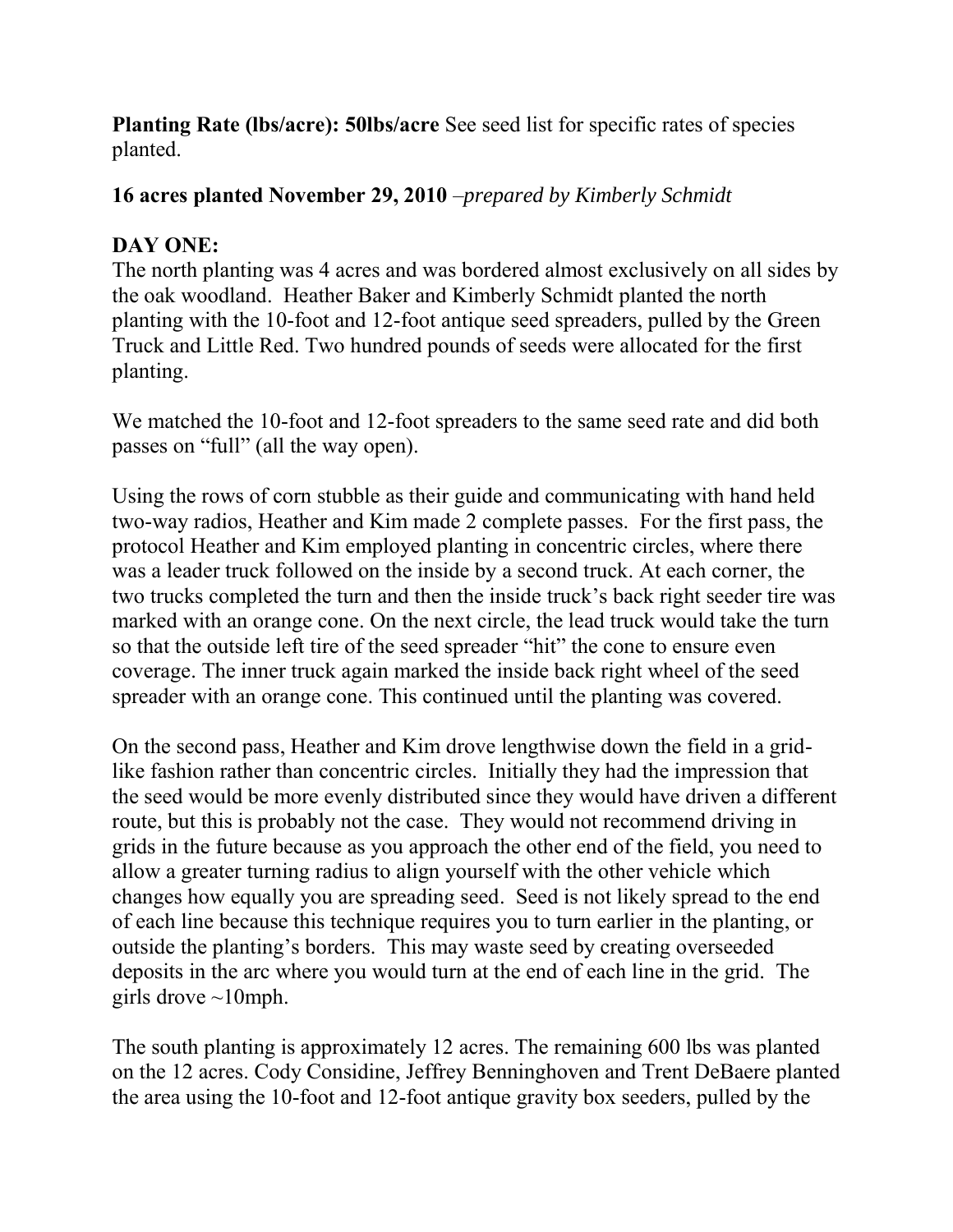Big Red Truck, Green Truck, and Little Red. We planted in concentric circles, starting clockwise with the first pass and counterclockwise with the second pass. Some seed still remained and a random cross stitching pattern was used. The seeders were set all the way open.

As the last seed hit the ground it started to rain. The rain was a perfect way to end the day. It was steady but not overpowering. The precipitation was not fast enough to wash the seed away or cause uneven seed distribution instead it cemented the seed to the ground. The soil condition changed from dry and loose to be moist and firm, locking our precious payload in the ground.

## **DAY TWO:**

Heather and Kim hand planted acorns, hazelnuts, hickory nuts and plum pits in both plantings. Violet mixes were "stepped in" during this time and will be mentioned later under the heading "Step In". Plums were placed toward the center of the plantings while the other woody plants were placed on the edge of the planting (see map). The north planting had random distribution of plums towards the center of the planting. The plums were separated and planted in two groups in the south planting as an experiment to see whether shelling the plums would increase germination for plum thickets. Shelled pits were planted on the East side of the planting while the West side of the planting contained the entire pit.

All woody species were planted with the same methodology. Metal pipes about 1- 2 inches in diameter were used to pound holes about 1-2 inches in the ground. Seeds were dropped in and covered. Soil was scuffed up to make the caches look inconspicuous to thieving wildlife. In the afternoon, the ground began to freeze making it difficult to pound holes. Seeds were placed into animal tracks and covered. As the day waned, we wanted to beat the full freeze and some woody seeds were scattered and stepped on to push them into the ground. Loose soil was scraped over the top so they would be covered.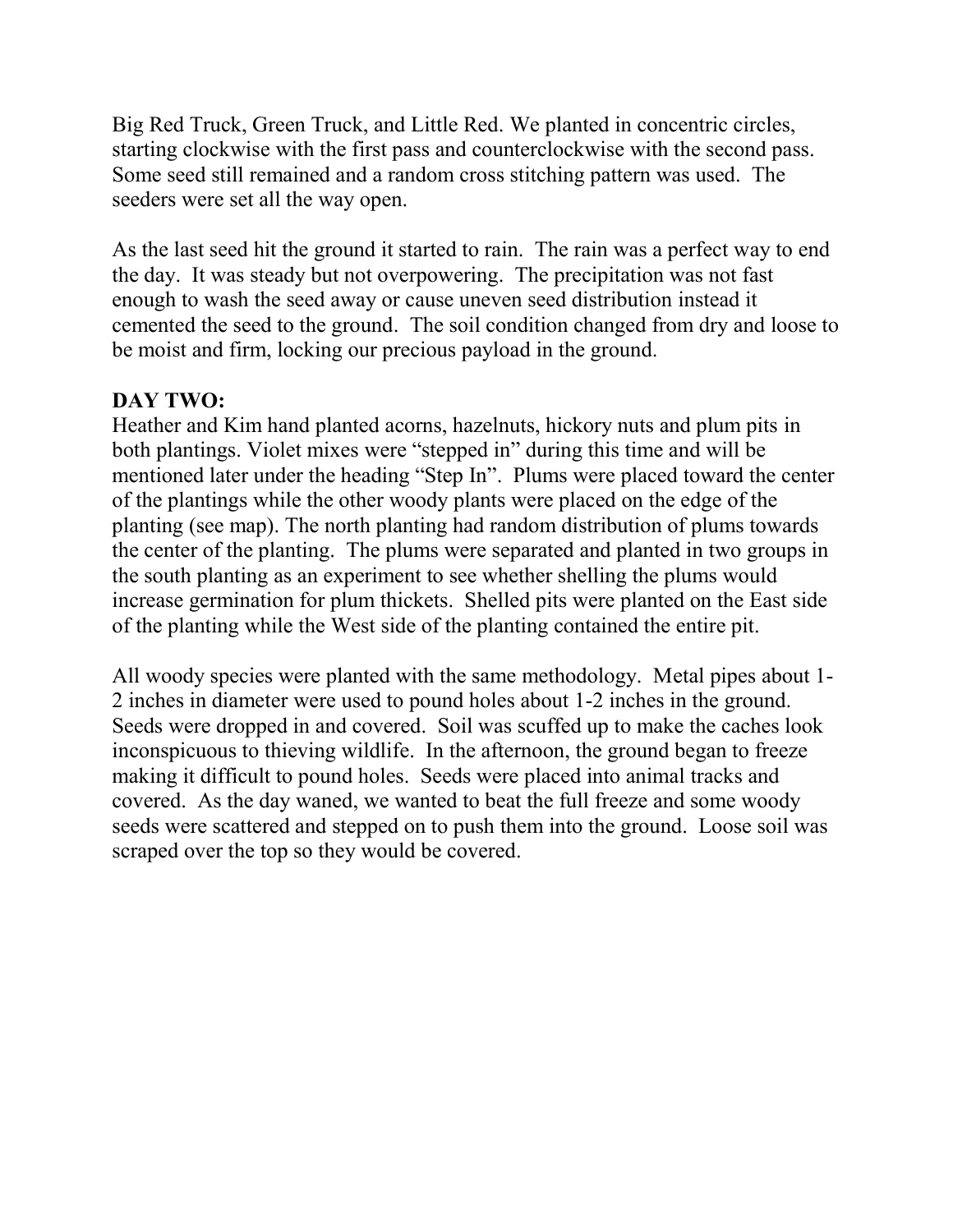# Map created by Kim

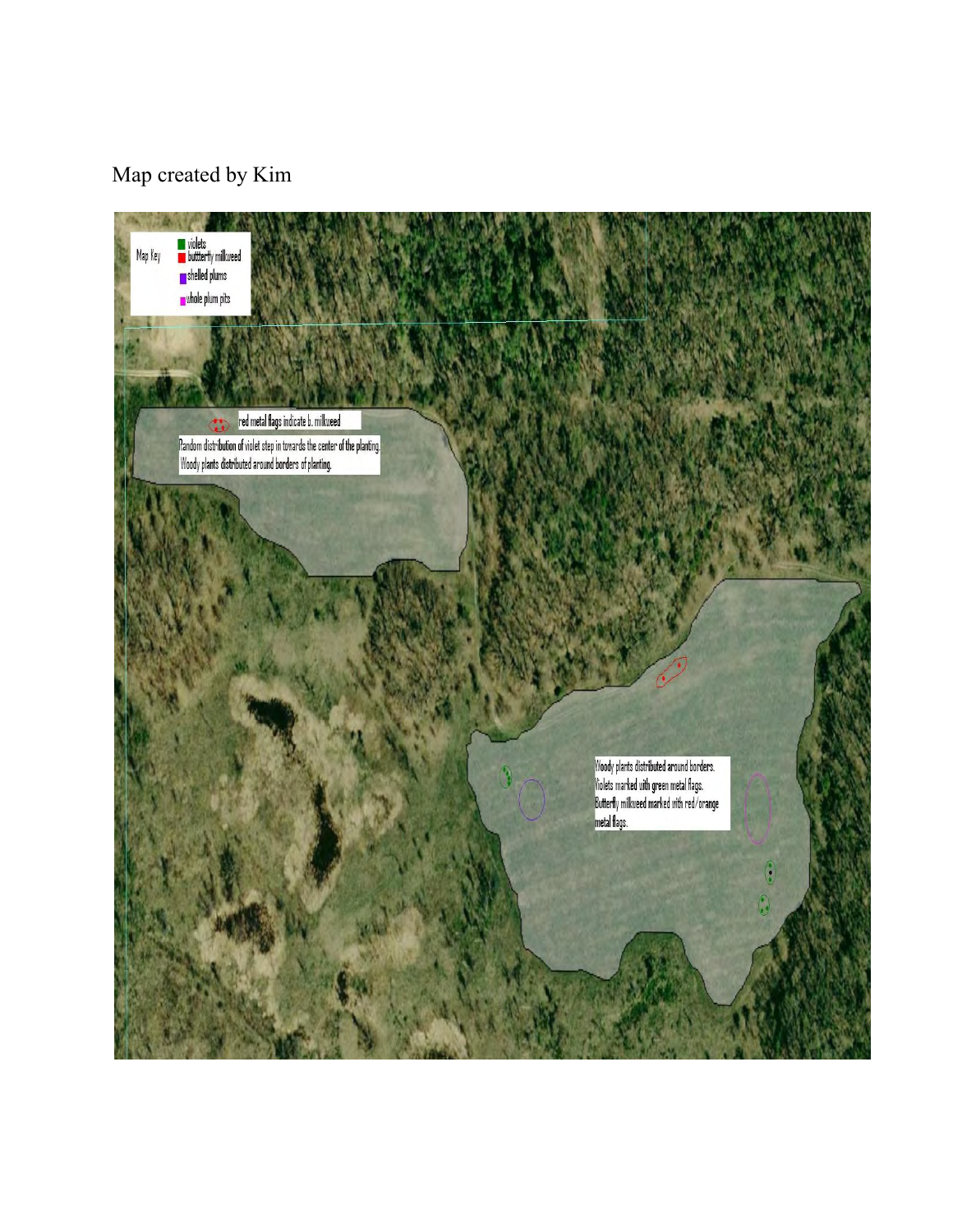#### DAY THREE:

Heather and Kim marked the violet step in with green metal flags (n=9, see above map). Since the ground had completely frozen, they used warm water to thaw the ground to place the metal flags securely. Butterfly milkweed was marked with red or orange metal flags (n=6, see map). Four isolated pockets were marked in the north planting near west side. These seeds were scattered in deer tracks to keep them from blowing to different parts of the planting. In the south planting, the butterfly milkweed was planted on the North middle edge in line with an oak just across the two track. Since the ground was frozen and it was windy, Heather and Kim poured water on the areas where they wanted the milkweed to stay. The seeds were sprinkled and pressed into the moistened ground.

Heather and Kim also spread rough white lettuce *Prenanthes aspera* in both Tellabs plantings. We walked from the east side of the planting towards the center, allowing the wind to carry the seeds west. When possible, seed was placed into animal tracks, cracks, and corn stubble.

#### **Woodland "edge" species**

Cody planted this mix along each of the woodland edges in the snow on 12/6/10. The pendulum Vicon seeder was used to make 4 passes in the planting along the woodland edge.

## **Buffer**

Cody did 2 passes of Canada Rye along the edge of both plantings to thwart the advancement of Canada Goldenrod into the planting.

## **STEP IN**

The "step in" method was created by Jay Stacey. The very conservative or species in low abundance on the preserve were planted using this technique. On day two Heather stepped in a violet mix. In the north planting we randomly distributed the seed in sandy soil around the center of planting, more towards the Northwest corner. In the south planting, violets were "stepped in" in two main areas. On the west side, 4 small patches were marked with green flags. On the southeast side, 2 larger patches were marked with green flags. One patch has 2 flags on either side of a rebar. The seeds radiate from the center of the rebar. The second patch is inside a triangular set of flags.

**Seed Species List:** The planting included 134 species. This is the first year I calculated the species seed rate lbs/acre to go into the mix. The proportion of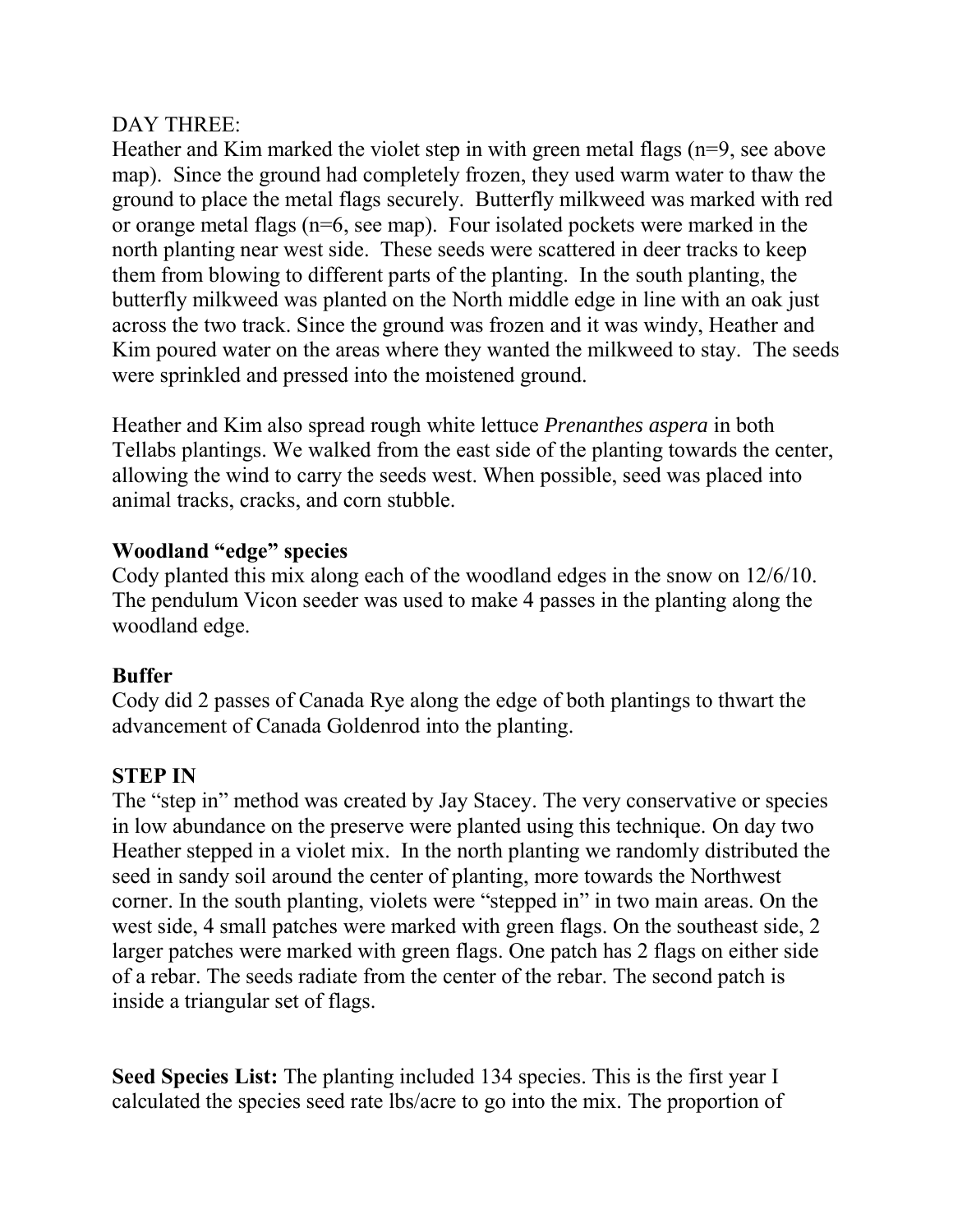certain species and the rate to plant them has always been a topic discussed between stewards. However, we have never recorded the rate of each species planted in the planting histories. This information can still be calculated in past plantings if the amount of each species was recorded. The species planting rate should help determine future specific rates of species and how much we time we need to focus on that particular species during the collecting season. Overtime, we should have a better understanding of the amount at which to plant certain species.

|                                         |                                 | <b>Tellabs</b>  |              |
|-----------------------------------------|---------------------------------|-----------------|--------------|
|                                         |                                 | <b>Savanna</b>  |              |
|                                         |                                 | <b>Mix 16</b>   | "Edge"       |
|                                         |                                 | <b>Acres</b>    | species      |
|                                         |                                 |                 | <b>Total</b> |
| <b>SCIENTIFIC NAME</b>                  | <b>COMMON NAME</b>              | <b>Ibs/acre</b> | <b>lbs</b>   |
| Agastache scrophulariaefolia            | <b>Purple Giant Hyssop</b>      | 0.000           | 0.4          |
| Allium cernuum                          | Nodding Wild Onion              | 0.099           |              |
| Amorpha canescens                       | Leadplant                       | 1.071           |              |
| Amorpha fruticosa                       | Indigo Bush                     | 0.136           |              |
| Andropogon (Schizachyrium)<br>scoparium | Little Bluestem                 | 4.762           |              |
| Anemone cylindrica                      | Thimbleweed                     | 0.420           |              |
| Antennaria plantaginifolia              | <b>Pussy Toes (Everlasting)</b> | 0.233           |              |
| Apocynum cannabinum (X medium)          | Dogbane (Indian Hemp)           | 0.014           |              |
| Arisaema triphyllum (atrorubens)        | Jack-in-the-Pulpit              | 0.000           | 0.16         |
| Aristida purpurascens                   | <b>Arrow Feather</b>            | 0.002           |              |
| Artemisia caudata (campestris)          | Beach Wormwood                  | 0.670           |              |
| Asclepias verticillata                  | <b>Whorled Milkweed</b>         | 0.167           |              |
| Aster azureus (oolentangiensis)         | Sky-blue Aster                  | 0.229           |              |
| Aster ericoides (prostratus)            | <b>Heath Aster</b>              | 0.376           |              |
| Aster laevis                            | Smooth (Blue) Aster             | 0.236           |              |
| Aster linariifolius                     | Stiff Aster (Flax-Leaved)       | 0.010           |              |
| Aster novae-angliae                     | New England Aster               | 0.062           |              |
| Aster oblongifolius                     | <b>Aromatic Aster</b>           | 0.005           |              |
| Aster sericeus                          | <b>Silky Aster</b>              | 0.065           |              |
| Astragalus canadensis                   | Canadian Milk Vetch             | 0.357           |              |
| Baptisia leucantha                      | White Wild Indigo               | 5.575           |              |
| Baptisia leucophaea                     | Cream Wild Indigo               | 1.027           |              |
| Bouteloua curtipendula                  | Side-Oats Grama                 | 0.480           |              |
| Bromus kalmii                           | Prairie brome                   | 0.001           |              |
| Cacalia atriplicifolia                  | Pale Indian Plantain            | 1.238           |              |
| Cacalia plantaginea (tuberosa)          | Indian Plantain                 | 0.052           |              |
| Callirhoe triangulata                   | <b>Clustered Poppy Mallow</b>   | 0.049           |              |
|                                         | Copper-shouldered oval          |                 |              |
| Carex bicknellii                        | Sedge                           | 0.215           |              |
| Cassia fasciculata                      | Partridge Pea                   | 0.081           |              |
| Castilleja sessiliflora                 | Downy Yellow Painted Cup        | 0.019           |              |
| Chrysopsis camporum (Heterotheca)       | Golden Prairie Aster            | 0.048           |              |
| Comandra umbellata (richardsiana)       | <b>False Toadflax</b>           | 0.001           |              |
| Coreopsis lanceolata                    | Sand Coreopsis                  | 0.013           |              |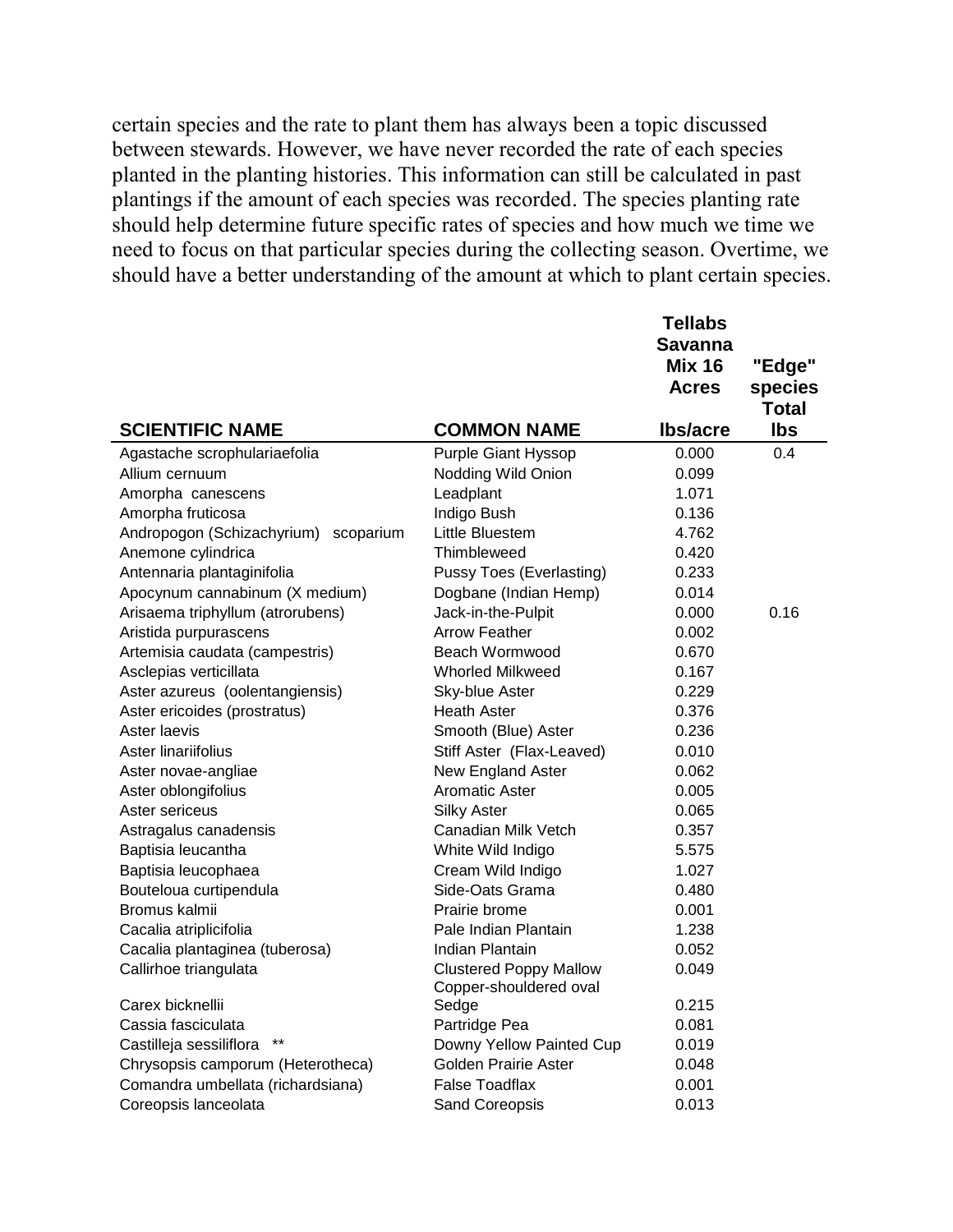| Coreopsis palmata                                                 | <b>Prairie Coreopsis</b>       | 0.476 |      |
|-------------------------------------------------------------------|--------------------------------|-------|------|
| Coreopsis tripteris                                               | <b>Tall Coreopsis</b>          | 0.349 |      |
| Corylus americana                                                 | American Hazelnut              | 0.076 |      |
| Danthonia spictata                                                | <b>Poverty Oat Grass</b>       | 0.031 |      |
| Desmodium canadense                                               | Showy Tick Trefoil             | 0.001 |      |
| Desmodium illinoense                                              | III. Tick Trefoil              | 0.447 |      |
| Dodecatheon meadia                                                | <b>Shooting Star</b>           | 0.204 |      |
| Echinacea pallida                                                 | Pale Purple Coneflower         | 7.848 |      |
| Echinocystis lobata                                               | <b>Wild Cucumber</b>           | 0.000 | 0.2  |
| Elymus villosus                                                   | Silky Wild Rye                 | 0.031 |      |
| Elymus canadensis                                                 | Prairie Wild Rye               | 0.000 |      |
| Eragrostis spectabilis                                            | Purple Love Grass              | 0.006 |      |
| Erigeron strigosus                                                | Daisy Fleabane                 | 0.208 |      |
| Eryngium yuccifolium                                              | <b>Rattlesnake Master</b>      | 0.808 |      |
| Eupatorium perfoliatum                                            | <b>Boneset</b>                 | 0.135 |      |
| Eupatorium purpureum                                              | Purple Joe-Pye Weed            | 0.177 |      |
| Euphorbia corollata                                               | <b>Flowering Spurge</b>        | 0.695 |      |
| Festuca obtusa (subverticillata)                                  | <b>Nodding Fescue</b>          | 0.000 | 0.45 |
| Gaura biennis pitcheri (longiflora)                               | Common Gaura                   | 0.000 |      |
| Gentiana (alba) flavida                                           | Cream Gentian                  | 0.016 |      |
| Gentiana purberulenta                                             | <b>Prairie Gentian</b>         | 0.007 |      |
| Gnaphalium obtusifolium                                           | <b>Sweet Everlasting</b>       | 0.038 |      |
|                                                                   | <b>Common Rockrose</b>         |       |      |
| Helianthemum canadense                                            | (Frostweed)                    | 0.140 |      |
| Helianthus occidentalis                                           | <b>Western Sunflower</b>       | 0.525 |      |
| Helianthus rigidus (laetiflorus)                                  | <b>Prairie Sunflower</b>       | 0.025 |      |
| Heliopsis helianthoides                                           | <b>False Sunflower</b>         | 0.076 |      |
| Heuchera richardsonii grayana                                     | Alum root                      | 0.006 |      |
| Hieracium gronovii                                                | Hairy Hawkweed                 | 0.004 |      |
| Hypoxis hirsuta                                                   | <b>Yellow Star Grass</b>       | 0.000 |      |
| Hystrix patula (Elymus hystrix)                                   | <b>Bottlebrush Grass</b>       | 0.000 | 3    |
| Juncus interior                                                   | <b>Inland Rush</b>             | 0.035 |      |
| Koeleria cristata (macrantha)<br>Kuhnia (Brickellia) eupatoroides | <b>Prairie June Grass</b>      | 1.483 |      |
| corymbulosa                                                       | <b>False Boneset</b>           | 0.307 |      |
| Leachea minor                                                     |                                | 0.011 |      |
| Lechea stricta                                                    | <b>Bushy Pinweed</b>           | 0.010 |      |
| Lechea tenuifolia                                                 | Slender-Leaved Pinweed         | 0.054 |      |
| Lechea villosa (mucronata)                                        | <b>Hairy Pinweed</b>           | 0.064 |      |
| Lespedeza capitata --                                             | Round-headed Bush Clover       | 3.874 |      |
| Liatris aspera                                                    | Rough Blazing-star             | 3.485 |      |
| Liatris pycnostachya                                              | Gayfeather                     | 0.974 |      |
| Linum sulcatum                                                    | <b>Groved Yellow Flax</b>      | 0.001 |      |
| Lithospermum canescens                                            | Hoary Puccoon                  | 0.001 |      |
| Lithospermum incisum                                              | Fringed Puccoon                | 0.001 |      |
| Little blue mixed with thimble                                    |                                | 1.571 |      |
| Lupinus perennis                                                  | <b>Wild Lupine</b>             | 0.141 |      |
| Monarda punctata villicualis                                      | Horse Mint                     | 0.042 |      |
| Oenothera biennis canescens                                       | <b>Common Evening Primrose</b> | 0.039 |      |
| Oenothera clelandii (rhombipetala)                                | Sand Evening Primrose          | 0.000 |      |
| Onosmodium hispidissimum                                          | Marbleseed                     | 0.274 |      |
|                                                                   |                                |       |      |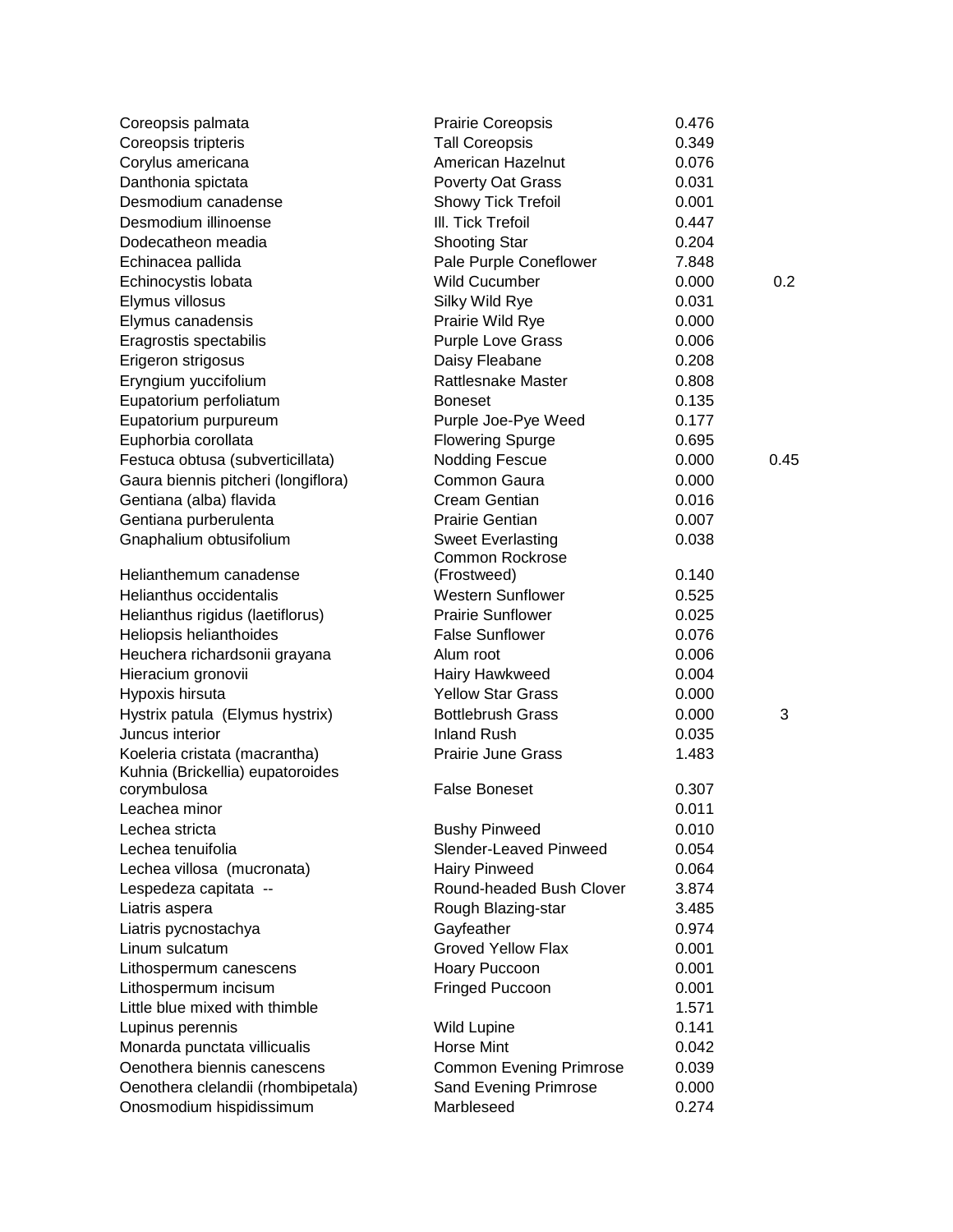| Oxalis violacea                               | Violet Wood-sorrel                   | 0.001 |     |
|-----------------------------------------------|--------------------------------------|-------|-----|
| Panicum leibergii                             | <b>Prairie Panic Grass</b>           | 0.046 |     |
| Panicum oligosanthes scribneria               | <b>Scribner's Panic Grass</b>        | 0.057 |     |
| Panicum villosissimum                         | <b>White-Haired Panic Grass</b>      | 0.000 |     |
| Panicum virgatum                              | <b>Prairie Switch Grass</b>          | 0.000 |     |
| Parthenium integrifolium                      | Wild Quinine (Feverfew)              | 2.452 |     |
| Penstemon digitalis                           | Foxglove Beardtongue                 | 0.130 |     |
| Penstemon hirsutus                            | Hairy Beard tongue                   | 0.015 |     |
| Petalostemum (Dalea) candidum                 | <b>White Prairie Clover</b>          | 0.763 |     |
| Petalostemum (Dalea) purpureum                | <b>Purple Prairie Clover</b>         | 2.948 |     |
| Phlox pilosa                                  | Prairie phlox                        | 0.008 |     |
| Physocarpus opulifolius                       | Ninebark                             | 0.096 |     |
| Physostegia virginiana arenaria               | <b>Prairie Obedient Plant</b>        | 0.013 |     |
| Polygala sanguinea                            | <b>Field Milkwort</b>                | 0.001 |     |
| Polygonatum canaliculatum (commutatum)        | Smooth Solomon's Seal                | 0.000 | 2.2 |
| Potentilla arguta                             | Prairie Cinquefoil                   | 0.238 |     |
| Prenanthes aspera                             | rough white lettuce                  | 0.000 |     |
| Prunus americana                              | Wild Plum                            | 0.025 |     |
| Pycnanthemum virginianum                      | Mountain mint                        | 0.782 |     |
| Quercus alba                                  | <b>White Oak</b>                     | 0.127 |     |
| Ratibida pinnata                              | Yellow Coneflower                    | 0.048 |     |
| Rhus aromatica                                | fragrant sumac                       | 0.015 |     |
| Rosa carolina                                 | Pasture Rose                         | 0.407 |     |
| Rudbeckia hirta                               | <b>Black-eyed Susan</b>              | 0.206 |     |
| Rudbeckia subtomentosa                        | Sweet Blackeyed Susan                | 0.083 |     |
| Ruellia humilis                               | <b>Wild Petunia</b>                  | 0.043 |     |
| Scrophularia lanceolata                       | Early figwort                        | 0.341 |     |
| Senecio plattensis                            | Prairie Ragwort                      | 0.036 |     |
| Silphium integrifolium                        | Rosinweed                            | 0.518 |     |
| Silphium laciniatum                           | Compass plant                        | 1.679 |     |
| Silphium perfoliatum                          | Cup-plant                            | 0.178 |     |
| Silphium terebinthaceum                       | <b>Prairie Dock</b>                  | 1.136 |     |
| Sisyrinchium albidum                          | Common Blue-eyed Grass               | 0.012 |     |
| Smilacina racemosa                            | Solomons Plume                       | 0.000 | 0.8 |
| Solidago (Euthamia) graminifolia nuttallii    | <b>Grass-leaved Goldenrod</b>        | 1.173 |     |
| Solidago missouriensis fasciculata            | Missouri Goldenrod                   | 0.350 |     |
| Solidago nemoralis                            | Gray Goldenrod; Oldfield             | 0.593 |     |
| Solidago rigida                               | <b>Stiff Goldenrod</b>               | 0.048 |     |
| Solidago speciosa                             | Showy Goldenrod                      | 0.426 |     |
| Sporobolus heterolepis                        | Prairie Dropseed                     | 0.370 |     |
| Stipa spartea                                 | Porcupine Grass                      | 0.011 |     |
| Tephrosia virginiana                          | Goat's Rue                           | 0.702 |     |
| Tradescantia ohiensis                         | Ohio Spiderwort                      | 2.875 |     |
| Triosteum perfoliatum                         | <b>Horse Gentian</b>                 | 0.271 |     |
| Verbena stricta                               | Hoary Vervain                        | 0.335 |     |
| Verbena urticifolia                           |                                      | 0.112 |     |
|                                               | Hairy White Vervain<br>Culver's Root | 0.014 |     |
| Veronicastrum virginicum<br>Viola fimbriatula | Sand Violet                          |       |     |
|                                               | <b>Birdsfoot Violet</b>              | 0.000 |     |
| Viola pedata lineariloba                      |                                      | 0.000 |     |
| Viola sagittata                               | Arrow-leaved violet                  | 0.000 |     |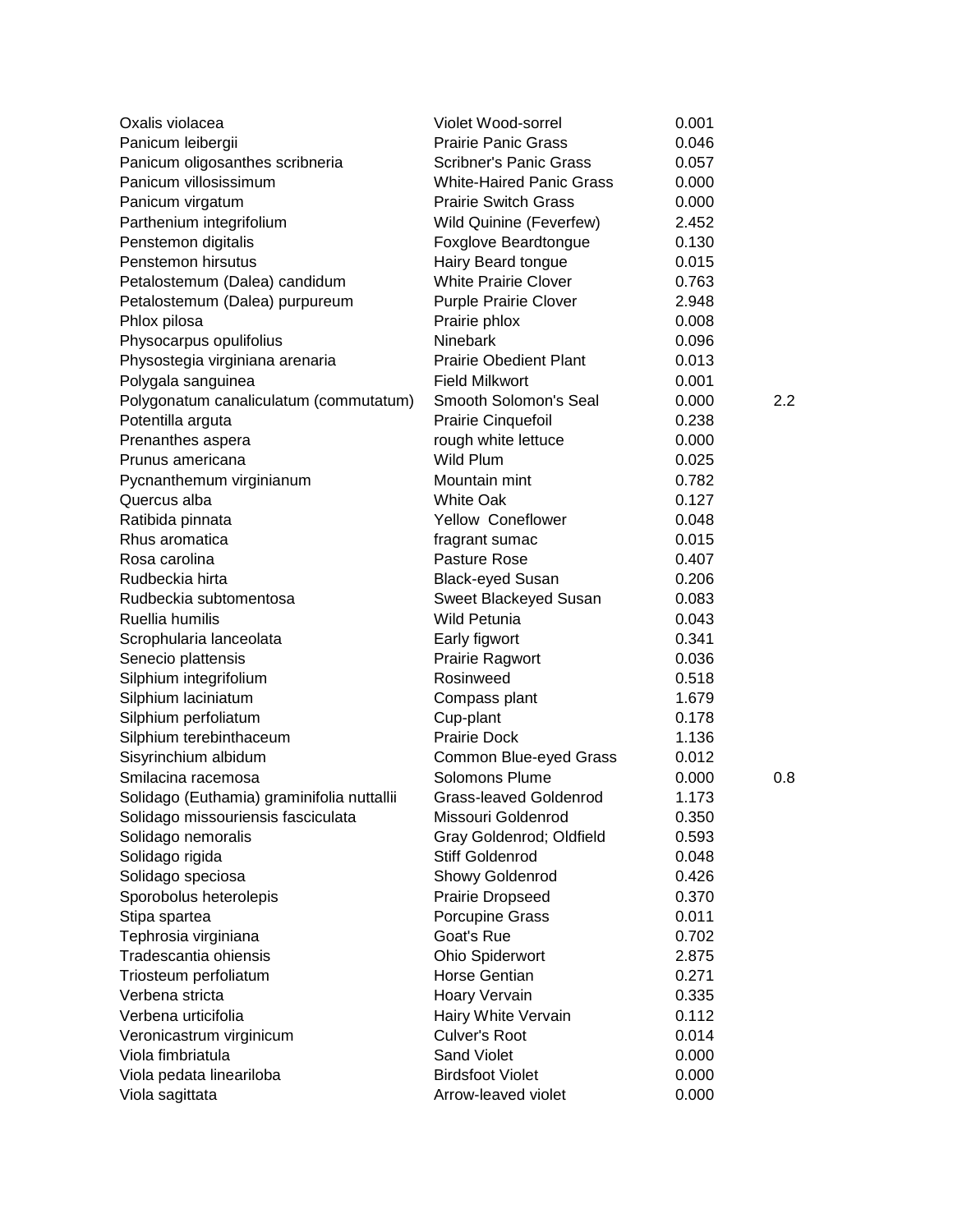Wulfenia bullii \*\*\* (Besseya) Kittentails 0.034 Both Golden Alexanders 0.476

#### **Map:**